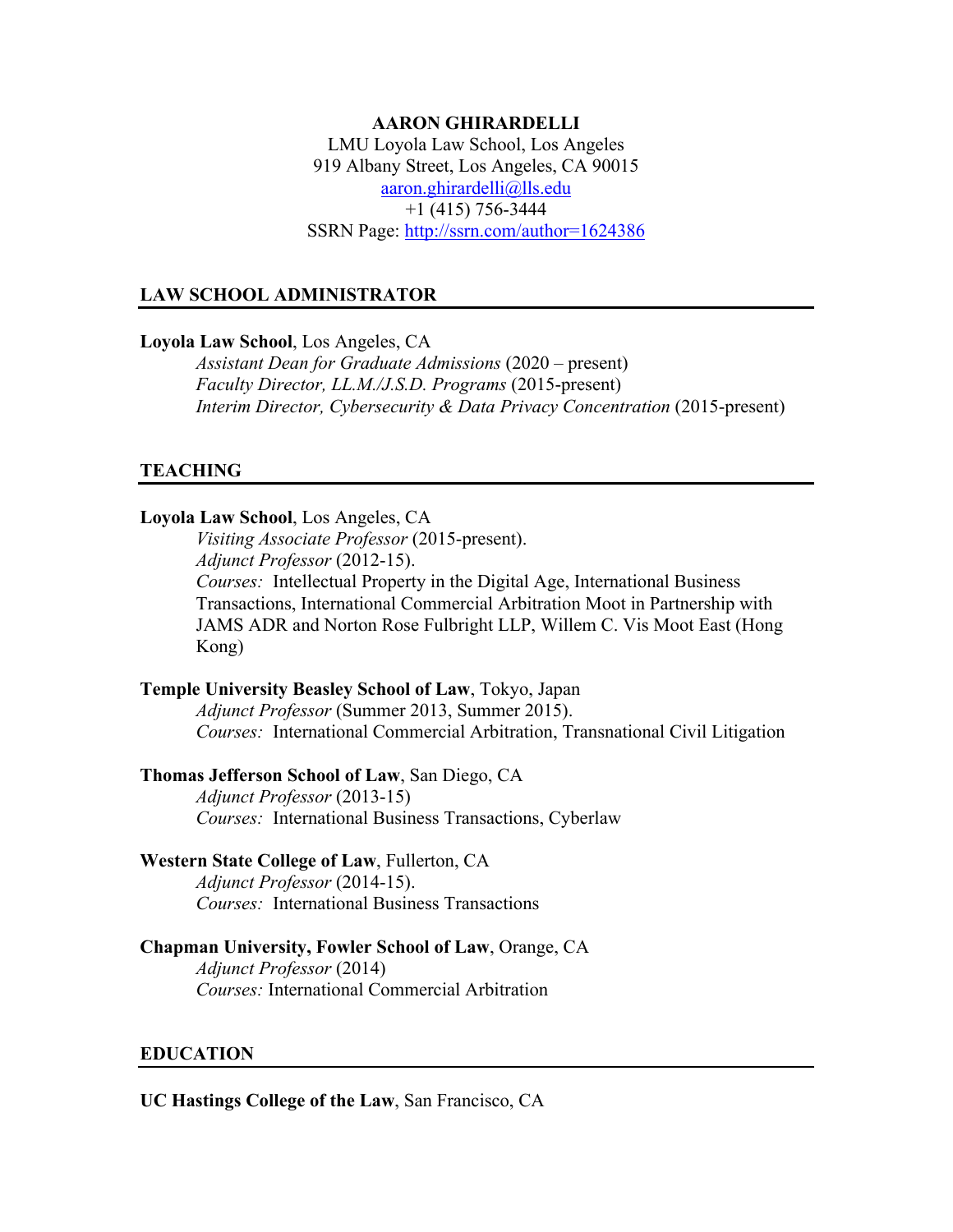LL.M., *magna cum laude* (May 2009) Specialization in Dispute Resolution

**University of Milan (Università degli Studi di Milano), School of Law**, Milan, Italy J.D. (November 2002), Thesis, "*Special Evidence Pre-Trial Hearing in Criminal Proceedings*"

# **ARTICLES**

*Copyright Infringement Immunity in a Crypto Peer-to-Peer Network*, forthcoming

*From eBay to Bitcoin: Trespass to Chattels and Standing Issues in Decentralized Peerto-Peer Networks*, forthcoming.

*Rules of Engagement in the Conflict Between Businesses and Consumers in Online Contracts*, 93 OR. L. REV. 719 (2015).

*A Comparative study of costs in defamation proceedings across Europe. Italy,* UNIVERSITY OF OXFORD (2008).

*Understanding governments, a guide to the machinery of government around the world. Italy,* CLIFFORD CHANCE (2006).

# **SELECTED PRESENTATIONS**

Speaker, *Creating Partnerships, Engaging Donors, and Advising International LL.M. Students on Funding Options*, LSAC Annual Meeting (June 2021)

Moderator, *Graduate Programs for non-US lawyers offered by law schools abroad*, AALS Annual Meeting, Washington D.C. (January 2020)

Moderator, *Designing Bar Readiness Programs for International LL.M. Students*, AALS Annual Meeting, San Francisco (January 2017)

Presenter, *From eBay to Bitcoin: Trespass to Chattels and Standing Issues in Decentralized Peer-to-Peer Networks*, Sixth Annual Internet Law Works-in-Progress Event, New York Law School (March 2016).

Kickoff Speaker, *Data Privacy Day, Applying the Steps of an Incident Response Plan*, Morrison & Foerster, Los Angeles, January 2016.

Presenter, *How To Draft Proper Dispute Resolution and Choice of Law Provisions in International Contracts*, Temple University Beasley School of Law, Tokyo (July 2015).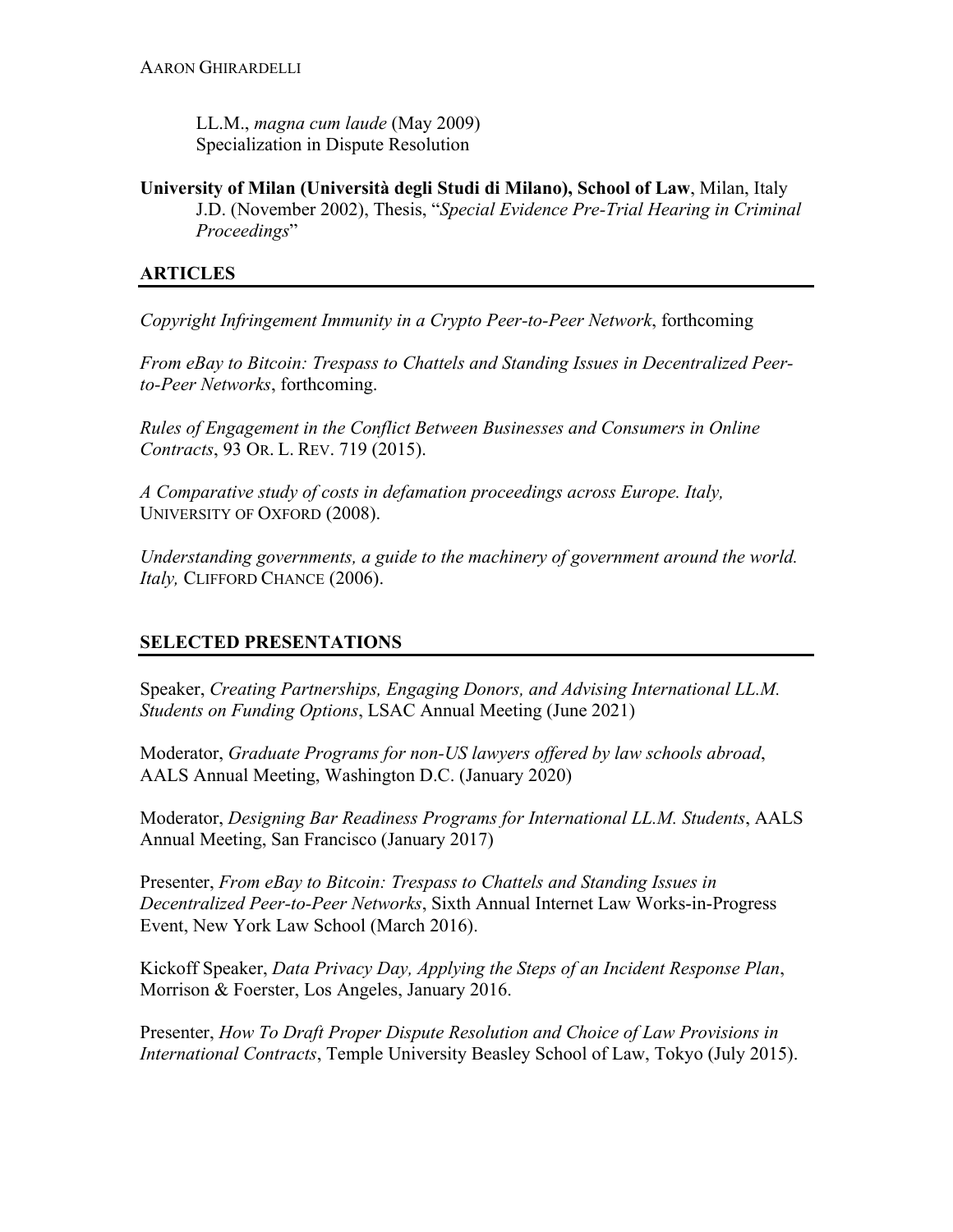Presenter, *The Limits and Challenges of The Current Doctrine On Contract Formation Online and Consumer Protection in The United States and Europe*, Temple University Beasley School of Law, Tokyo (June 2015).

Presenter, *How to Increase International Arbitration Business for Counsel and Arbitrators in Southern California*, Skadden, Arps, Slate, Meagher & Flom LLP, Los Angeles, CA (November 2014).

Presenter, *International Commercial Arbitration: An Introductory Seminar*, Temple University Beasley School of Law, Tokyo (July 2013).

Presenter, *The Digital Millennium Copyright Act 15 Years After Its Enactment*, Temple University Beasley School of Law, Tokyo (June 2013).

Presenter, *A Proposal For The Reform Of The Hague Convention On The Service Abroad: Internet As a Way To Increase Efficiency in Civil Proceedings Worldwide*, Third Annual Internet Law Works-in-Progress Event, Santa Clara Law (March 2013).

# **OTHER PROFESSIONAL EXPERIENCES**

## **Law Office of Aaron Ghirardelli**, Santa Monica, CA (2012-2015)

*Solo Practitioner.* Provided legal services to foreign and domestic clients on transnational litigation, transactional and corporate matters, with focus on telecommunication and Internet issues. Acted as outside general counsel for selected clients in the tech market, coordinating the work of other attorneys and firms on corporate, transnational litigation and IP protection issues.

## **Twitter.com**, San Francisco, CA (2009-10)

*Consultant.* Managed the launch of Twitter's website and services in the Italian market. Reviewed terms of service and privacy policies for compliance under Italian and European regulations. Advised on disputes involving Internet domain names before the Italian NIC (Network Information Center). Advised on subpoena requests from Italian courts and authorities.

## **Clifford Chance LLP**, Milan, Italy (2004-08)

*Associate.* Advised top international banks on major disputes in Europe (e.g. Parmalat bankruptcy case). Argued cases before courts (trial courts and courts of appeals), researched and drafted pleadings for American and Asian clients in top bankruptcy law / aviation law disputes in Europe (e.g. Volareweb and Alitalia bankruptcy cases). Advised international clients on the most relevant personal liability dispute in recent years in Europe (e.g. Mont Blanc case). Drafted memoranda and advised leading banks in finance law disputes. Drafted pleadings on behalf of top Russian companies in preliminary injunction's proceedings before Italian courts. Advised top Italian companies in IP litigation concerning